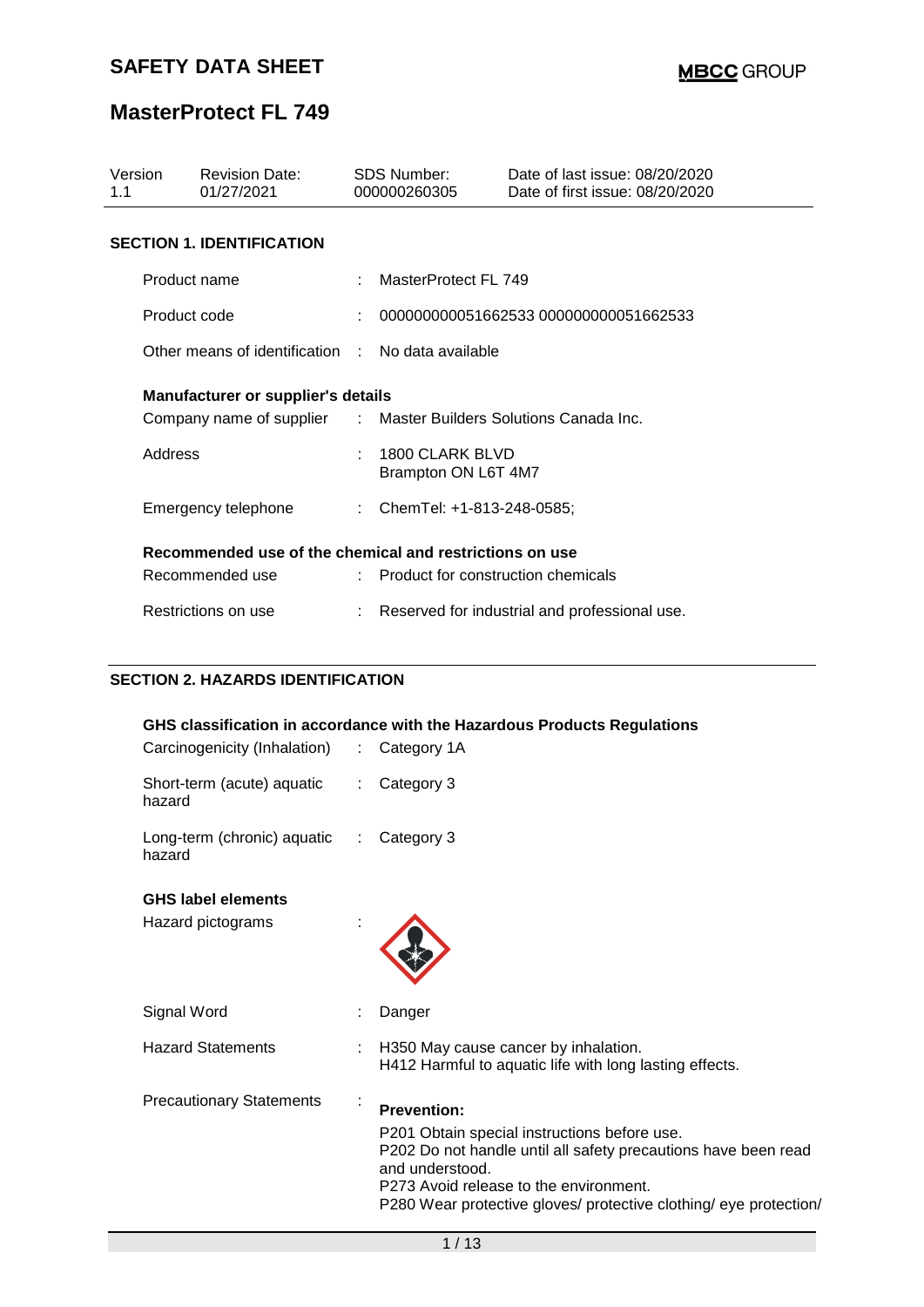## **MasterProtect FL 749**

| Version<br>1.1 | <b>Revision Date:</b><br>01/27/2021                      | <b>SDS Number:</b><br>000000260305 | Date of last issue: 08/20/2020<br>Date of first issue: 08/20/2020 |  |  |  |
|----------------|----------------------------------------------------------|------------------------------------|-------------------------------------------------------------------|--|--|--|
|                |                                                          | face protection.                   |                                                                   |  |  |  |
|                |                                                          | <b>Response:</b><br>attention.     | P308 + P313 IF exposed or concerned: Get medical advice/          |  |  |  |
|                |                                                          | Storage:<br>P405 Store locked up.  |                                                                   |  |  |  |
|                |                                                          | Disposal:                          |                                                                   |  |  |  |
|                |                                                          | posal plant.                       | P501 Dispose of contents/ container to an approved waste dis-     |  |  |  |
|                | <b>Other hazards</b>                                     |                                    |                                                                   |  |  |  |
|                | No data available.                                       |                                    |                                                                   |  |  |  |
|                | <b>SECTION 3. COMPOSITION/INFORMATION ON INGREDIENTS</b> |                                    |                                                                   |  |  |  |
|                | Chemical nature                                          | No data available.                 |                                                                   |  |  |  |
|                | <b>Components</b>                                        |                                    |                                                                   |  |  |  |

| Chemical name                     | CAS-No.    | Concentration (% w/w) |
|-----------------------------------|------------|-----------------------|
| Limestone                         | 1317-65-3  | $>= 60 - 80$          |
| propane-1,2-diol                  | 57-55-6    | $>= 1 - 5$            |
| Titanium dioxide                  | 13463-67-7 | $>= 1 - 5$            |
| Quartz (SiO2)                     | 14808-60-7 | $>= 0.1 - 1.1$        |
| mixture of: 5-chloro-2-methyl-2H- | 55965-84-9 | $>= 0 - 5.01$         |
| isothiazol-3-one and 2-methyl-2H- |            |                       |
| isothiazol-3-one (3:1)            |            |                       |

Actual concentration or concentration range is withheld as a trade secret

#### **SECTION 4. FIRST AID MEASURES**

| General advice          | Move out of dangerous area.<br>Show this material safety data sheet to the doctor in attend-<br>ance.<br>Do not leave the victim unattended.                                          |
|-------------------------|---------------------------------------------------------------------------------------------------------------------------------------------------------------------------------------|
| If inhaled              | If unconscious, place in recovery position and seek medical<br>advice.<br>If symptoms persist, call a physician.                                                                      |
| In case of skin contact | : If on skin, rinse well with water.                                                                                                                                                  |
| In case of eye contact  | : Flush eyes with water as a precaution.<br>Remove contact lenses.<br>Protect unharmed eye.<br>Keep eye wide open while rinsing.<br>If eye irritation persists, consult a specialist. |
| If swallowed            | Keep respiratory tract clear.<br>Do not give milk or alcoholic beverages.<br>Never give anything by mouth to an unconscious person.                                                   |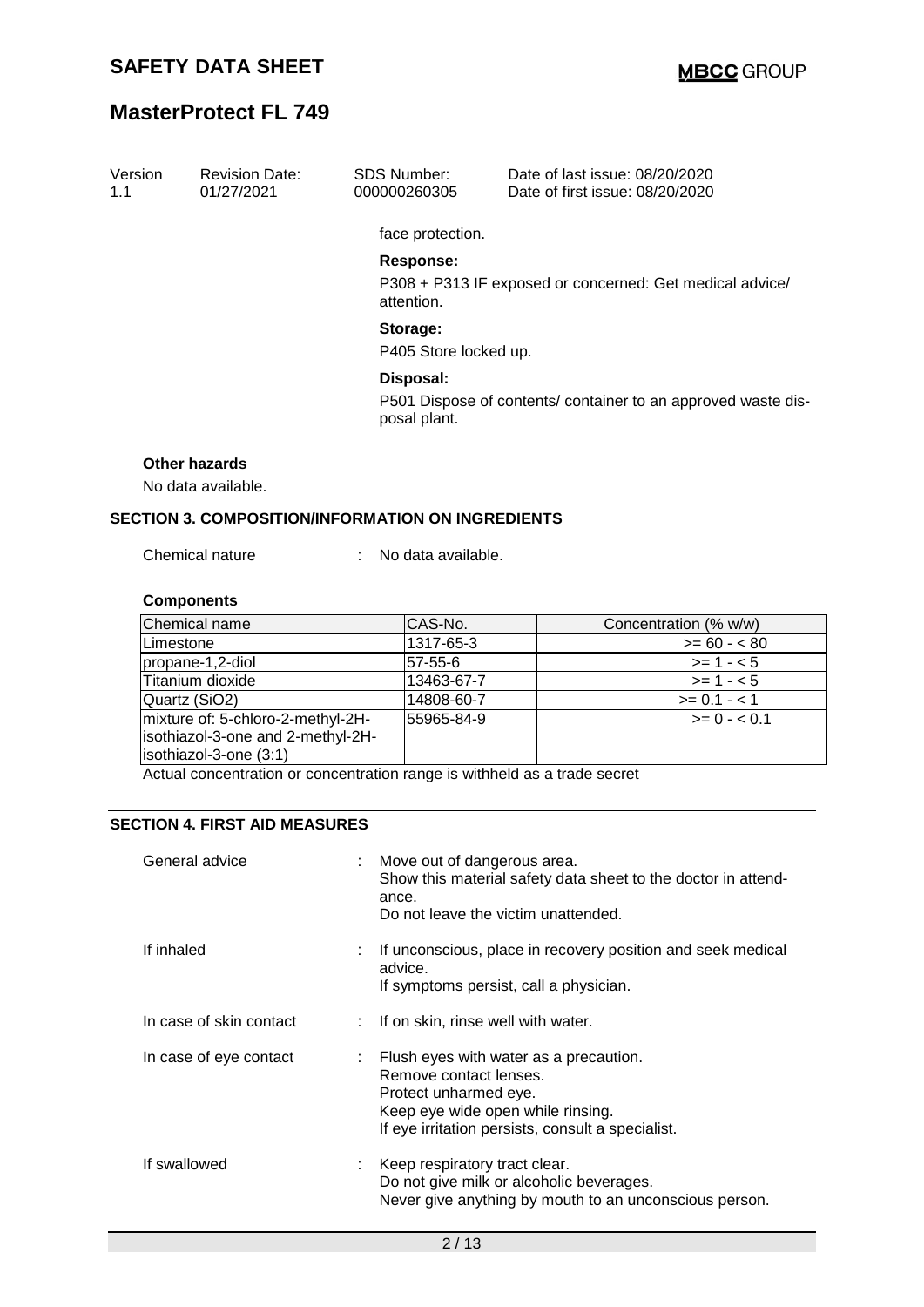# **MasterProtect FL 749**

| 1.1                                                               | Version | <b>Revision Date:</b><br>01/27/2021                 |                        | <b>SDS Number:</b><br>000000260305                                | Date of last issue: 08/20/2020<br>Date of first issue: 08/20/2020                                                                                      |
|-------------------------------------------------------------------|---------|-----------------------------------------------------|------------------------|-------------------------------------------------------------------|--------------------------------------------------------------------------------------------------------------------------------------------------------|
|                                                                   |         |                                                     |                        |                                                                   | If symptoms persist, call a physician.                                                                                                                 |
| Most important symptoms<br>and effects, both acute and<br>delayed |         |                                                     | None known.            |                                                                   |                                                                                                                                                        |
| Notes to physician                                                |         | ÷                                                   | Treat symptomatically. |                                                                   |                                                                                                                                                        |
|                                                                   |         | <b>SECTION 5. FIRE-FIGHTING MEASURES</b>            |                        |                                                                   |                                                                                                                                                        |
|                                                                   |         | Suitable extinguishing media                        |                        | Water spray<br>Foam<br>Dry powder<br>Carbon dioxide (CO2)         |                                                                                                                                                        |
|                                                                   | media   | Unsuitable extinguishing                            |                        | High volume water jet                                             |                                                                                                                                                        |
|                                                                   | ucts    | Hazardous combustion prod-                          |                        | harmful vapours<br>nitrogen oxides<br>fumes/smoke<br>carbon black |                                                                                                                                                        |
|                                                                   |         | Further information                                 |                        |                                                                   | Standard procedure for chemical fires.<br>Use extinguishing measures that are appropriate to local cir-<br>cumstances and the surrounding environment. |
|                                                                   |         | Special protective equipment :<br>for fire-fighters |                        | essary.                                                           | Wear self-contained breathing apparatus for firefighting if nec-                                                                                       |

### **SECTION 6. ACCIDENTAL RELEASE MEASURES**

| Personal precautions, protec-:<br>tive equipment and emer-<br>gency procedures | Use personal protective equipment.                                                                                                                             |
|--------------------------------------------------------------------------------|----------------------------------------------------------------------------------------------------------------------------------------------------------------|
| <b>Environmental precautions</b>                                               | : Prevent product from entering drains.<br>Prevent further leakage or spillage if safe to do so.                                                               |
| Methods and materials for<br>containment and cleaning up                       | Soak up with inert absorbent material (e.g. sand, silica gel,<br>acid binder, universal binder, sawdust).<br>Keep in suitable, closed containers for disposal. |

### **SECTION 7. HANDLING AND STORAGE**

| fire and explosion      | Advice on protection against : Normal measures for preventive fire protection.                                                                                                                                                           |
|-------------------------|------------------------------------------------------------------------------------------------------------------------------------------------------------------------------------------------------------------------------------------|
| Advice on safe handling | : Do not breathe vapors/dust.<br>Avoid exposure - obtain special instructions before use.<br>Avoid contact with skin and eyes.<br>For personal protection see section 8.<br>Smoking, eating and drinking should be prohibited in the ap- |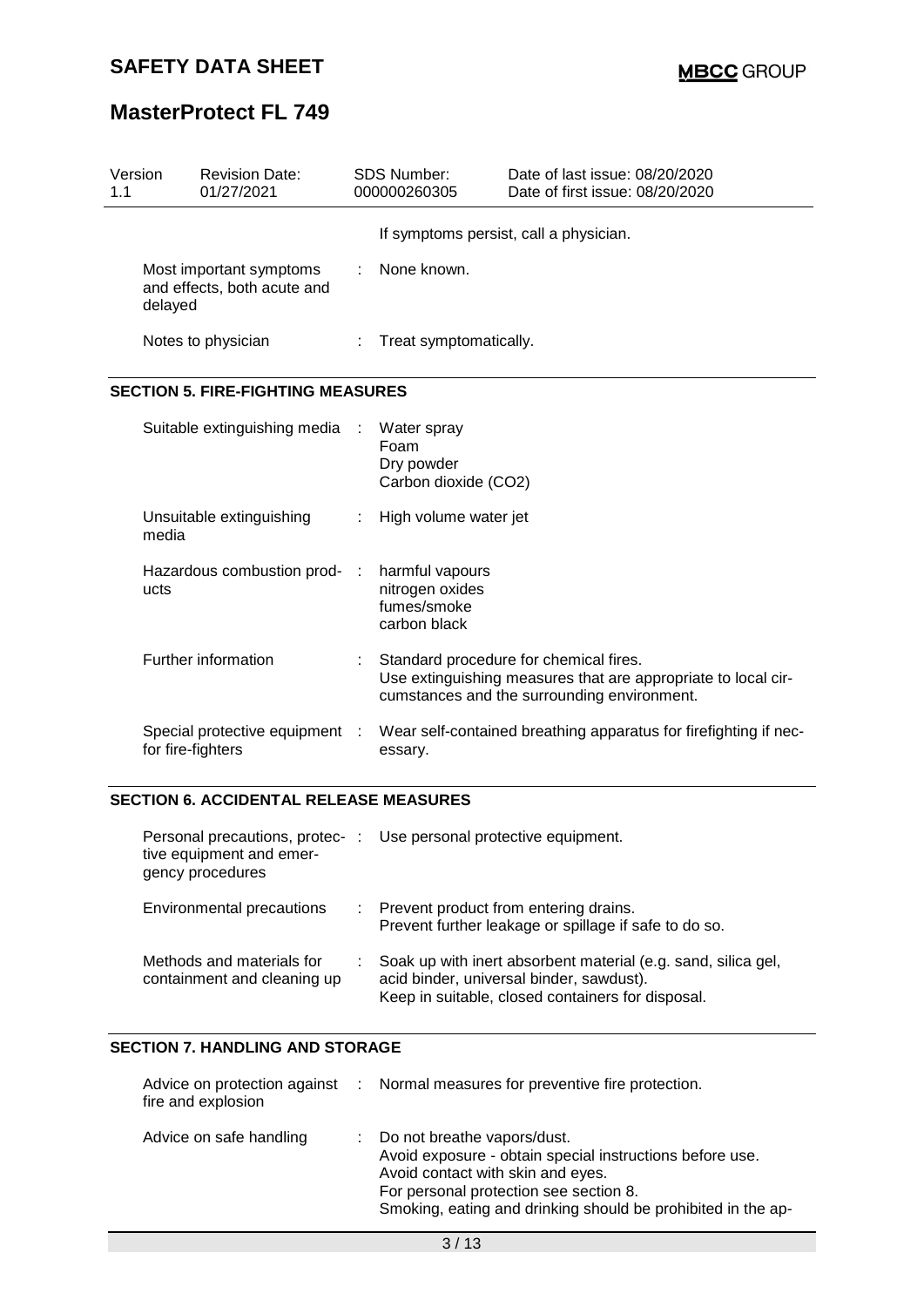# **MasterProtect FL 749**

| Version<br>1.1                                 |               | <b>Revision Date:</b><br>01/27/2021 |                                                                                                                                                | <b>SDS Number:</b><br>000000260305            | Date of last issue: 08/20/2020<br>Date of first issue: 08/20/2020                                                                                                                                                                                            |
|------------------------------------------------|---------------|-------------------------------------|------------------------------------------------------------------------------------------------------------------------------------------------|-----------------------------------------------|--------------------------------------------------------------------------------------------------------------------------------------------------------------------------------------------------------------------------------------------------------------|
|                                                |               |                                     |                                                                                                                                                | plication area.<br>regulations.<br>used.      | Dispose of rinse water in accordance with local and national<br>Persons susceptible to skin sensitization problems or asthma,<br>allergies, chronic or recurrent respiratory disease should not<br>be employed in any process in which this mixture is being |
|                                                |               | Conditions for safe storage         |                                                                                                                                                | place.<br>the technological safety standards. | Keep container tightly closed in a dry and well-ventilated<br>Electrical installations / working materials must comply with                                                                                                                                  |
| Further information on stor-<br>age conditions |               |                                     | Keep only in the original container in a cool, well-ventilated<br>place.<br>Protect from direct sunlight.<br>Store protected against freezing. |                                               |                                                                                                                                                                                                                                                              |
|                                                |               | Materials to avoid                  |                                                                                                                                                | No applicable information available.          |                                                                                                                                                                                                                                                              |
|                                                | perature      | Recommended storage tem-            | $\mathcal{L}$                                                                                                                                  | $5^{\circ}$ C                                 |                                                                                                                                                                                                                                                              |
|                                                | age stability | Further information on stor-        | ÷                                                                                                                                              | Minimum storage temperature:                  |                                                                                                                                                                                                                                                              |

### **SECTION 8. EXPOSURE CONTROLS/PERSONAL PROTECTION**

### **Ingredients with workplace control parameters**

| Components | CAS-No.   | Value type<br>(Form of<br>exposure)          | Control parame-<br>ters / Permissible<br>concentration | <b>Basis</b>                                |
|------------|-----------|----------------------------------------------|--------------------------------------------------------|---------------------------------------------|
| Limestone  | 1317-65-3 | <b>REL</b> value<br>(Respirable)             | $5 \text{ mg/m}$ 3                                     | <b>NIOSH</b>                                |
|            |           | <b>REL</b> value<br>(Total)                  | 10 mg/m3                                               | <b>NIOSH</b>                                |
|            |           | PEL (Respir-<br>able fraction)               | $5$ mg/m $3$                                           | <b>29 CFR</b><br>1910.1000<br>(Table Z-1)   |
|            |           | PEL (Total<br>dust)                          | $15 \text{ mg/m}$ 3                                    | <b>29 CFR</b><br>1910.1000<br>(Table Z-1)   |
|            |           | <b>TWA value</b><br>(Respirable<br>fraction) | $5$ mg/m $3$                                           | <b>29 CFR</b><br>1910.1000<br>(Table Z-1-A) |
|            |           | <b>TWA value</b><br>(Total dust)             | $15$ mg/m $3$                                          | <b>29 CFR</b><br>1910.1000<br>(Table Z-1-A) |
|            |           | <b>TWA</b>                                   | $10$ mg/m $3$                                          | CA AB OEL                                   |
|            |           | TWAEV (to-<br>tal dust)                      | 10 mg/m3                                               | CA QC OEL                                   |
|            |           | <b>TWA (Total</b><br>dust)                   | $10$ mg/m $3$                                          | CA BC OEL                                   |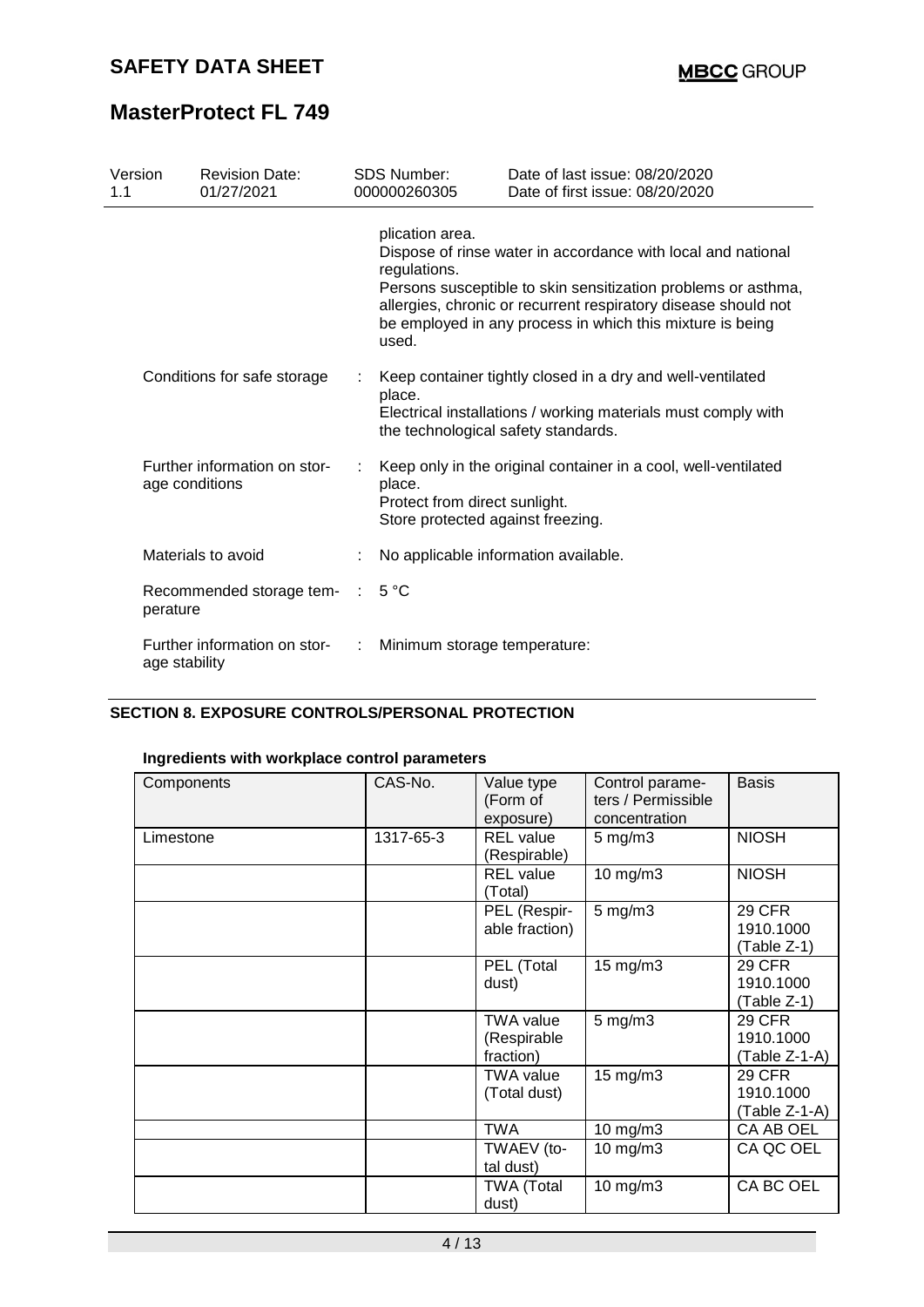## **MasterProtect FL 749**

| Version<br>1.1 | <b>Revision Date:</b><br>01/27/2021 | <b>SDS Number:</b><br>000000260305 | Date of last issue: 08/20/2020<br>Date of first issue: 08/20/2020 |                                      |                                      |  |
|----------------|-------------------------------------|------------------------------------|-------------------------------------------------------------------|--------------------------------------|--------------------------------------|--|
|                |                                     |                                    | TWA (respir-<br>able dust<br>fraction)                            | $3$ mg/m $3$                         | CA BC OEL                            |  |
|                |                                     |                                    | <b>STEL</b>                                                       | 20 mg/m3                             | CA BC OEL                            |  |
|                | Titanium dioxide                    | 13463-67-7                         | <b>TWA</b> value                                                  | 10 mg/m3                             | <b>ACGIHTLV</b>                      |  |
|                |                                     |                                    | PEL (Total<br>dust)                                               | 15 mg/m3                             | 29 CFR<br>1910.1000<br>(Table Z-1)   |  |
|                |                                     |                                    | <b>TWA value</b><br>(Total dust)                                  | 10 mg/m3                             | 29 CFR<br>1910.1000<br>(Table Z-1-A) |  |
|                |                                     |                                    | <b>TWA</b>                                                        | 10 mg/m3                             | CA AB OEL                            |  |
|                |                                     |                                    | TWA (Total<br>dust)                                               | 10 mg/m3                             | CA BC OEL                            |  |
|                |                                     |                                    | TWA (respir-<br>able dust<br>fraction)                            | $3$ mg/m $3$                         | CA BC OEL                            |  |
|                |                                     |                                    | TWAEV (to-<br>tal dust)                                           | 10 mg/m3                             | CA QC OEL                            |  |
|                |                                     |                                    | <b>TWA</b>                                                        | 10 mg/m3<br>(Titanium dioxide)       | <b>ACGIH</b>                         |  |
|                | Quartz (SiO2)                       | 14808-60-7                         | <b>TWA value</b><br>(Respirable<br>fraction)                      | $0.025$ mg/m3                        | <b>ACGIHTLV</b>                      |  |
|                |                                     |                                    | <b>TWA value</b>                                                  | $0.05$ mg/m $3$<br>(Respirable dust) | 29 CFR<br>1910.1001-<br>1050         |  |
|                |                                     |                                    | <b>OSHA Action</b><br>level                                       | 0.025 mg/m3<br>(Respirable dust)     | 29 CFR<br>1910.1001-<br>1050         |  |
|                |                                     |                                    | REL value<br>(Respirable<br>dust)                                 | $0.05$ mg/m3                         | <b>NIOSH</b>                         |  |
|                |                                     |                                    | TWA (Res-<br>pirable par-<br>ticulates)                           | 0.025 mg/m3                          | CA AB OEL                            |  |
|                |                                     |                                    | TWA (Res-<br>pirable frac-<br>tion)                               | $0.1$ mg/m $3$                       | CA ON OEL                            |  |
|                |                                     |                                    | <b>TWAEV</b><br>(respirable<br>dust)                              | $0.1$ mg/m $3$                       | CA QC OEL                            |  |
|                |                                     |                                    | TWA (Res-<br>pirable)                                             | 0.025 mg/m3<br>(Silica)              | <b>CA BC OEL</b>                     |  |
|                |                                     |                                    | TWA (Res-<br>pirable par-<br>ticulate mat-<br>ter)                | 0.025 mg/m3<br>(Silica)              | <b>ACGIH</b>                         |  |

**Engineering measures** : No applicable information available.

### **Personal protective equipment**

Respiratory protection : Wear respiratory protection if ventilation is inadequate.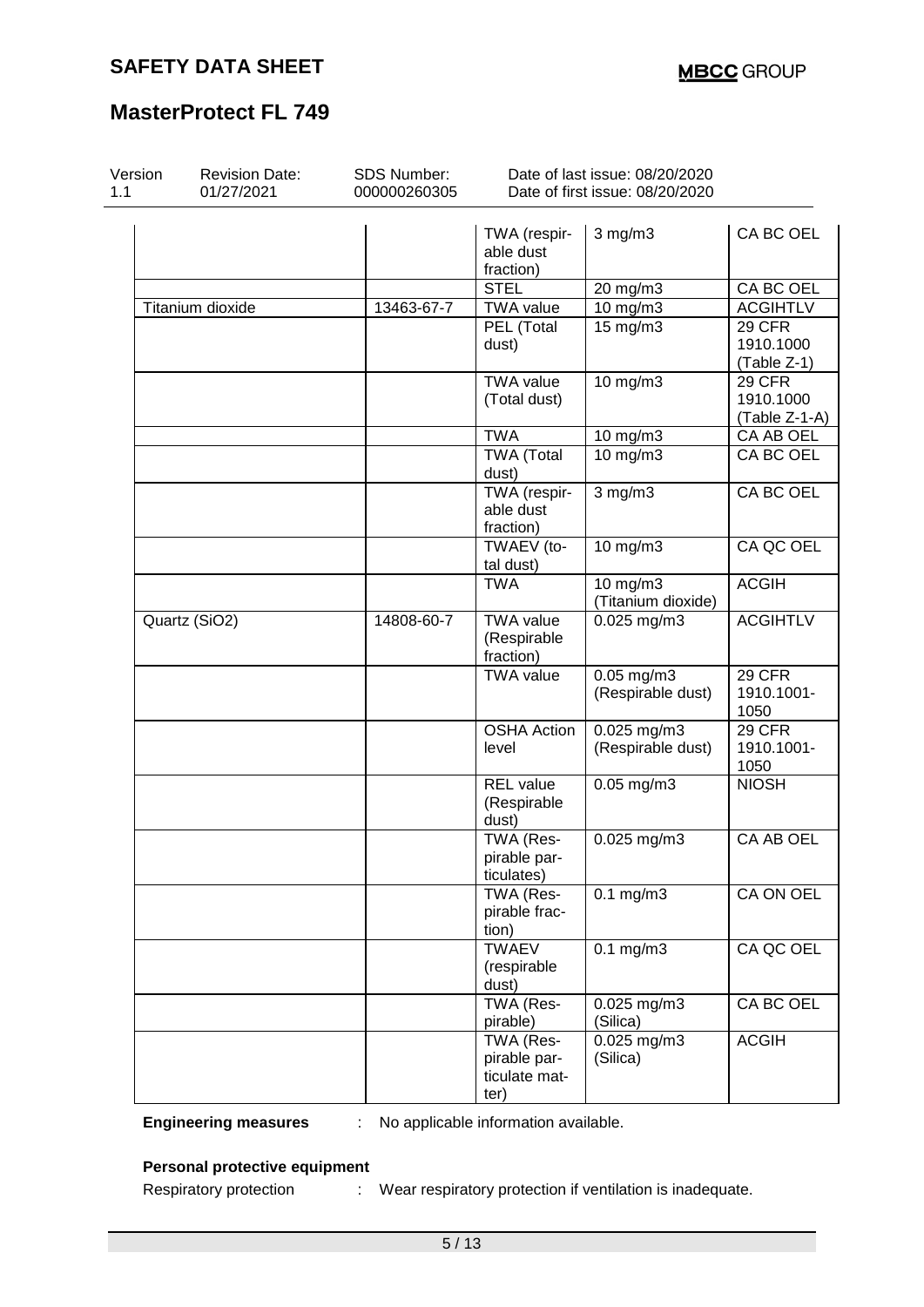# **MasterProtect FL 749**

| Version<br>1.1           | <b>Revision Date:</b><br>01/27/2021 | <b>SDS Number:</b><br>000000260305                                                                                                                                                                                                                             | Date of last issue: 08/20/2020<br>Date of first issue: 08/20/2020 |  |  |
|--------------------------|-------------------------------------|----------------------------------------------------------------------------------------------------------------------------------------------------------------------------------------------------------------------------------------------------------------|-------------------------------------------------------------------|--|--|
|                          | Hand protection                     |                                                                                                                                                                                                                                                                |                                                                   |  |  |
| Remarks                  |                                     | The suitability for a specific workplace should be discussed<br>with the producers of the protective gloves.                                                                                                                                                   |                                                                   |  |  |
| Eye protection           |                                     | : Eye wash bottle with pure water<br>Tightly fitting safety goggles                                                                                                                                                                                            |                                                                   |  |  |
| Skin and body protection |                                     | Impervious clothing<br>Choose body protection according to the amount and con-<br>centration of the dangerous substance at the work place.                                                                                                                     |                                                                   |  |  |
|                          | Protective measures                 | Avoid contact with the skin, eyes and clothing.<br>No special measures necessary if stored and handled cor-<br>rectly.<br>Handle in accordance with good building materials hygiene<br>and safety practice.<br>Wearing of closed work clothing is recommended. |                                                                   |  |  |
|                          | Hygiene measures                    | Wash hands before breaks and at the end of workday.                                                                                                                                                                                                            |                                                                   |  |  |

### **SECTION 9. PHYSICAL AND CHEMICAL PROPERTIES**

| Appearance                                          | ÷  | slightly viscous                     |
|-----------------------------------------------------|----|--------------------------------------|
| Color                                               | ÷  | white                                |
| Odor                                                | ÷  | mild                                 |
| <b>Odor Threshold</b>                               | ÷  | No data available                    |
| рH                                                  | ÷  | Not applicable                       |
| Melting point                                       | t  | No applicable information available. |
| Freezing point                                      |    | No applicable information available. |
| Boiling point                                       | ÷  | 185 - 190 °C                         |
| Flash point                                         | ÷  | does not flash                       |
| Evaporation rate                                    |    | No applicable information available. |
| Flammability (solid, gas)                           | ÷  | not determined                       |
| Self-ignition                                       | ÷  | not self-igniting                    |
| Upper explosion limit / Upper<br>flammability limit | ÷. | No applicable information available. |
| Lower explosion limit / Lower :                     |    | No applicable information available. |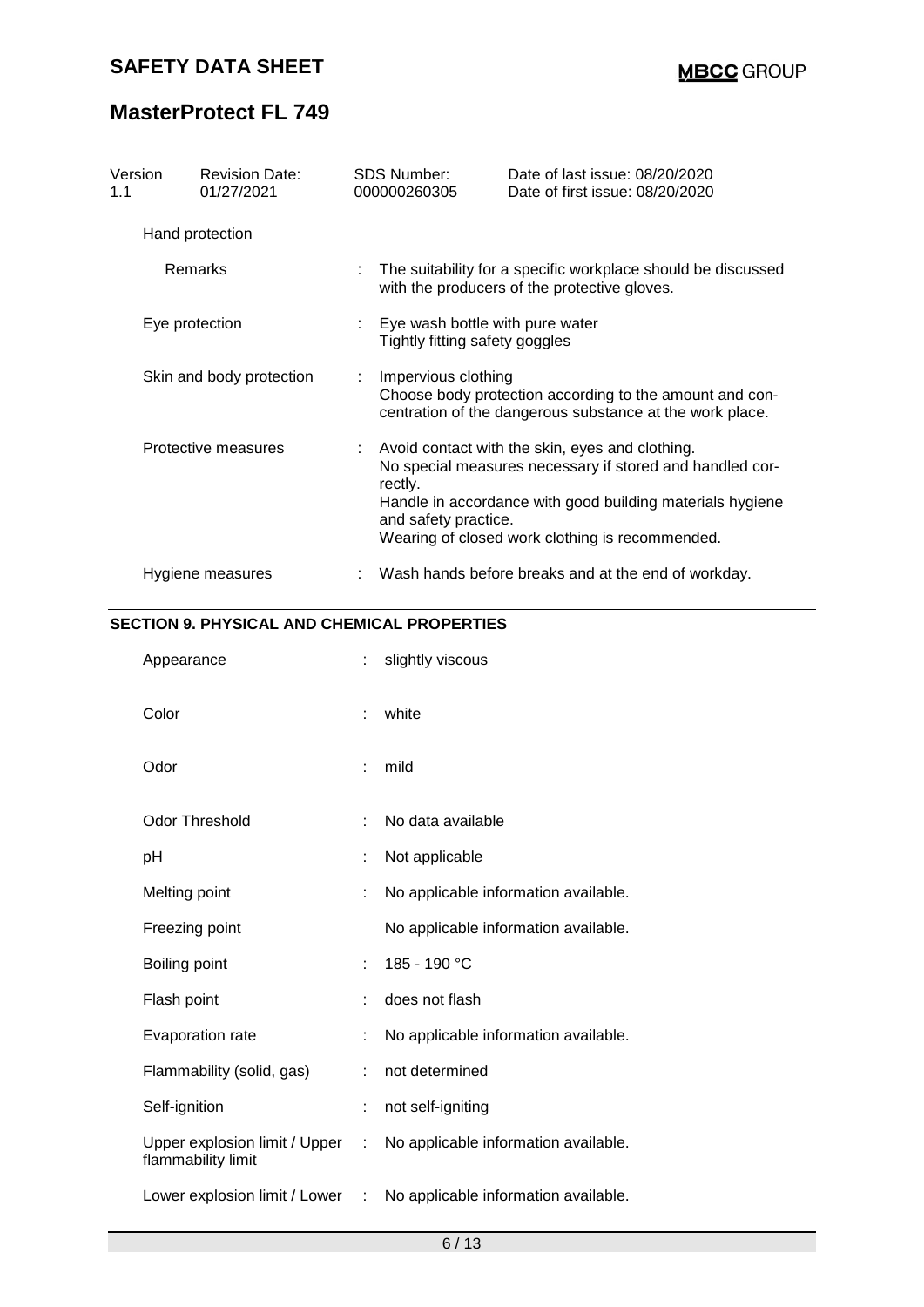# **MasterProtect FL 749**

| 1.1 | Version             | <b>Revision Date:</b><br>01/27/2021 |   | SDS Number:<br>000000260305                                                       | Date of last issue: 08/20/2020<br>Date of first issue: 08/20/2020 |
|-----|---------------------|-------------------------------------|---|-----------------------------------------------------------------------------------|-------------------------------------------------------------------|
|     |                     | flammability limit                  |   |                                                                                   |                                                                   |
|     |                     | Vapor pressure                      | ÷ | Not applicable                                                                    |                                                                   |
|     |                     | Relative vapor density              |   |                                                                                   | No applicable information available.                              |
|     |                     | Relative density                    |   |                                                                                   | No applicable information available.                              |
|     | Density             |                                     | ÷ | 1.82 g/cm3 (20 $°C$ )                                                             |                                                                   |
|     | <b>Bulk density</b> |                                     | ÷ | 1,800 - 2,400 kg/m3                                                               |                                                                   |
|     | Solubility(ies)     | Water solubility                    | ÷ | slightly soluble                                                                  |                                                                   |
|     |                     | Solubility in other solvents        | ÷ |                                                                                   | No applicable information available.                              |
|     | octanol/water       | Partition coefficient: n-           |   | No applicable information available.                                              |                                                                   |
|     |                     | Autoignition temperature            | ÷ | No data available                                                                 |                                                                   |
|     |                     | Decomposition temperature           |   | No decomposition if stored and handled as pre-<br>scribed/indicated.              |                                                                   |
|     | Viscosity           | Viscosity, dynamic                  | ÷ |                                                                                   | No applicable information available.                              |
|     |                     | Viscosity, kinematic                |   |                                                                                   | No applicable information available.                              |
|     |                     | <b>Explosive properties</b>         |   | Not explosive<br>Not explosive                                                    |                                                                   |
|     |                     | Oxidizing properties                |   | Based on its structural properties the product is not classified<br>as oxidizing. |                                                                   |
|     |                     | Sublimation point                   |   | No applicable information available.                                              |                                                                   |
|     |                     | Molecular weight                    |   | No data available                                                                 |                                                                   |

### **SECTION 10. STABILITY AND REACTIVITY**

| Reactivity             | ÷  | No decomposition if stored and applied as directed.                                  |
|------------------------|----|--------------------------------------------------------------------------------------|
| Chemical stability     | ÷. | No decomposition if stored and applied as directed.                                  |
| tions                  |    | Possibility of hazardous reac- : No decomposition if stored and applied as directed. |
| Conditions to avoid    |    | $\therefore$ See SDS section 7 - Handling and storage.                               |
| Incompatible materials |    | Strong acids<br>Strong bases                                                         |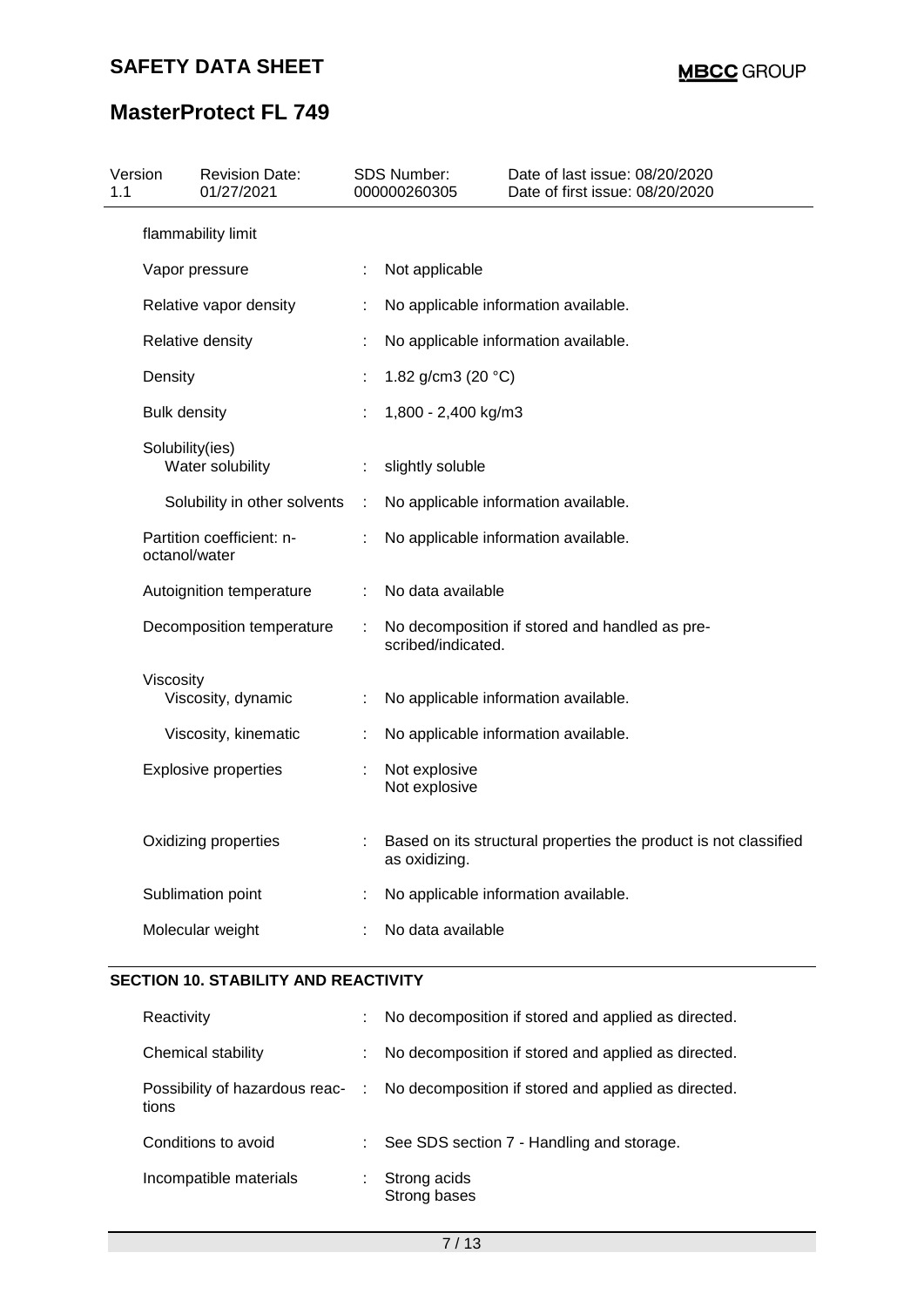## **MasterProtect FL 749**

| Version<br>1.1 | <b>Revision Date:</b><br>01/27/2021            | <b>SDS Number:</b><br>000000260305                | Date of last issue: 08/20/2020<br>Date of first issue: 08/20/2020 |
|----------------|------------------------------------------------|---------------------------------------------------|-------------------------------------------------------------------|
|                |                                                | Strong oxidizing agents<br>Strong reducing agents |                                                                   |
| products       | Hazardous decomposition                        | as prescribed/indicated.                          | : No hazardous decomposition products if stored and handled       |
|                | <b>SECTION 11. TOXICOLOGICAL INFORMATION</b>   |                                                   |                                                                   |
|                | <b>Acute toxicity</b>                          |                                                   |                                                                   |
|                | Not classified based on available information. |                                                   |                                                                   |
|                | <u>Product:</u>                                |                                                   |                                                                   |
|                | Acute oral toxicity                            |                                                   | Remarks: No applicable information available.                     |
|                | Acute inhalation toxicity                      |                                                   | Remarks: No applicable information available.                     |
|                | Acute dermal toxicity                          |                                                   | Remarks: No applicable information available.                     |
|                | <b>Skin corrosion/irritation</b>               |                                                   |                                                                   |
|                | Alat alaasifis dhaqaad amaanailaha infamosatis |                                                   |                                                                   |

Not classified based on available information.

#### **Serious eye damage/eye irritation**

Not classified based on available information.

#### **Respiratory or skin sensitization**

#### **Skin sensitization**

Not classified based on available information.

#### **Respiratory sensitization**

Not classified based on available information.

### **Product:**

Remarks : Causes sensitization.

#### **Germ cell mutagenicity**

Not classified based on available information.

### **Carcinogenicity**

May cause cancer by inhalation.

#### **Reproductive toxicity**

Not classified based on available information.

#### **STOT-single exposure**

Not classified based on available information.

### **STOT-repeated exposure**

Not classified based on available information.

#### **Aspiration toxicity**

Not classified based on available information.

#### **Product:**

No aspiration hazard expected.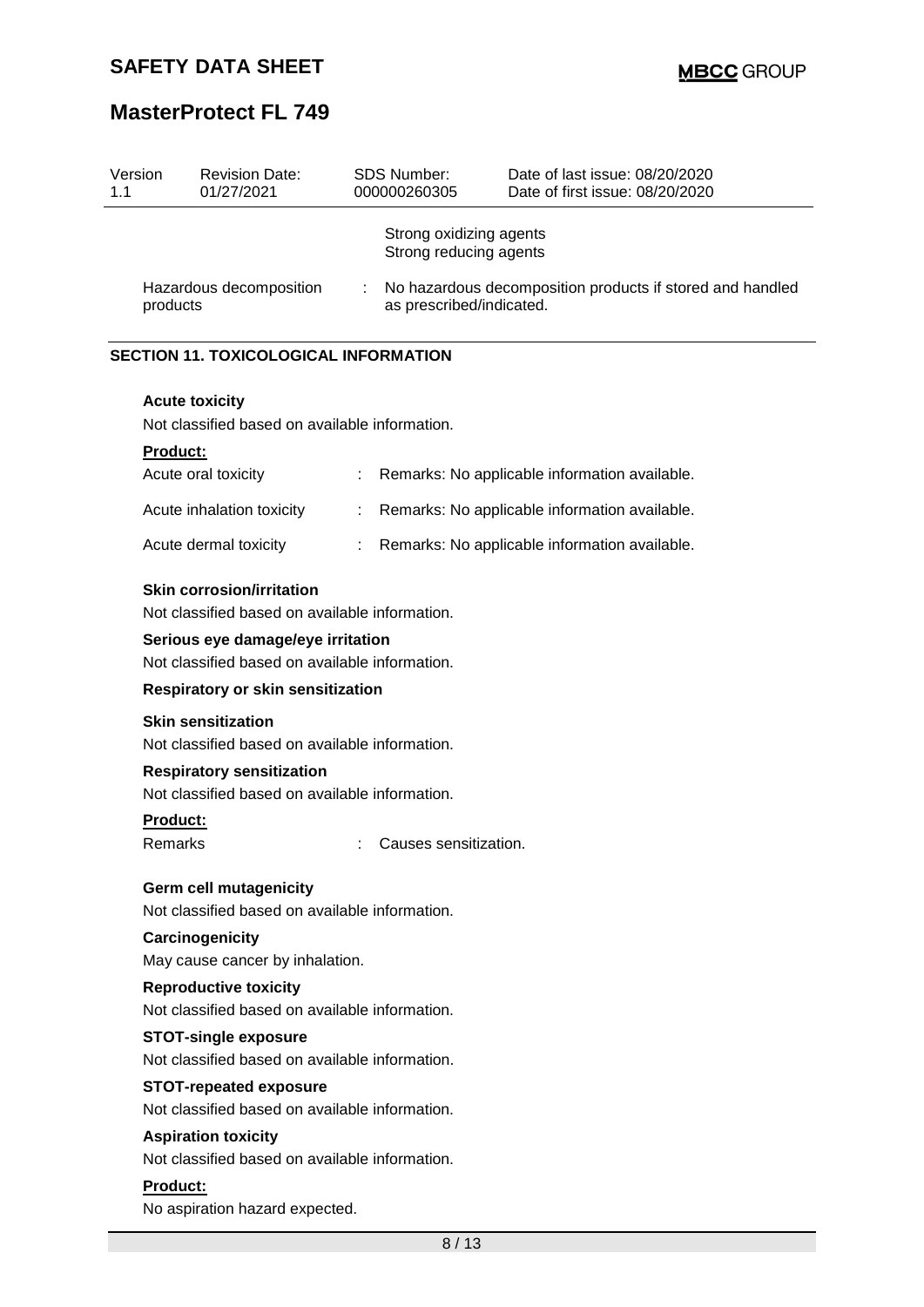# **MasterProtect FL 749**

| Version<br>1.1 |                     | <b>Revision Date:</b><br>01/27/2021                       |                               | <b>SDS Number:</b><br>000000260305                                                     | Date of last issue: 08/20/2020<br>Date of first issue: 08/20/2020                                            |
|----------------|---------------------|-----------------------------------------------------------|-------------------------------|----------------------------------------------------------------------------------------|--------------------------------------------------------------------------------------------------------------|
|                |                     |                                                           |                               |                                                                                        |                                                                                                              |
|                |                     | Components:                                               |                               |                                                                                        |                                                                                                              |
|                |                     | propane-1,2-diol:<br>Not applicable                       |                               |                                                                                        |                                                                                                              |
|                |                     | <b>Further information</b>                                |                               |                                                                                        |                                                                                                              |
|                | Product:<br>Remarks |                                                           | ÷.                            | No data available                                                                      |                                                                                                              |
|                |                     | <b>SECTION 12. ECOLOGICAL INFORMATION</b>                 |                               |                                                                                        |                                                                                                              |
|                | <b>Ecotoxicity</b>  |                                                           |                               |                                                                                        |                                                                                                              |
|                | <b>Product:</b>     |                                                           |                               |                                                                                        |                                                                                                              |
|                |                     | <b>Ecotoxicology Assessment</b><br>Acute aquatic toxicity | ÷                             | Harmful to aquatic life.                                                               |                                                                                                              |
|                |                     | Chronic aquatic toxicity                                  | t.                            |                                                                                        | Harmful to aquatic life with long lasting effects.                                                           |
|                |                     | Components:                                               |                               |                                                                                        |                                                                                                              |
|                |                     |                                                           |                               |                                                                                        | mixture of: 5-chloro-2-methyl-2H-isothiazol-3-one and 2-methyl-2H-isothiazol-3-one (3:1):                    |
|                | icity)              | M-Factor (Acute aquatic tox-                              | - 1                           | 100                                                                                    |                                                                                                              |
|                | toxicity)           | M-Factor (Chronic aquatic                                 | $\mathcal{I}^{\mathcal{I}}$ . | 100                                                                                    |                                                                                                              |
|                |                     | <b>Persistence and degradability</b><br>No data available |                               |                                                                                        |                                                                                                              |
|                |                     | <b>Bioaccumulative potential</b>                          |                               |                                                                                        |                                                                                                              |
|                |                     | Components:                                               |                               |                                                                                        |                                                                                                              |
|                |                     | propane-1,2-diol:                                         |                               |                                                                                        |                                                                                                              |
|                |                     | Partition coefficient: n-<br>octanol/water                |                               | log Pow: -1.07 (20.5 °C)<br>pH: 6.2 - 6.4<br>Method: Partition coefficient<br>GLP: yes |                                                                                                              |
|                |                     | <b>Mobility in soil</b>                                   |                               |                                                                                        |                                                                                                              |
|                |                     | No data available                                         |                               |                                                                                        |                                                                                                              |
|                |                     | Other adverse effects                                     |                               |                                                                                        |                                                                                                              |
|                | Product:            |                                                           |                               |                                                                                        |                                                                                                              |
|                | mation              | Additional ecological infor-                              | ÷.                            |                                                                                        | Hazardous to the aquatic environment - acute hazard<br>Hazardous to the aquatic environment - chronic hazard |
|                |                     |                                                           |                               | 9/13                                                                                   |                                                                                                              |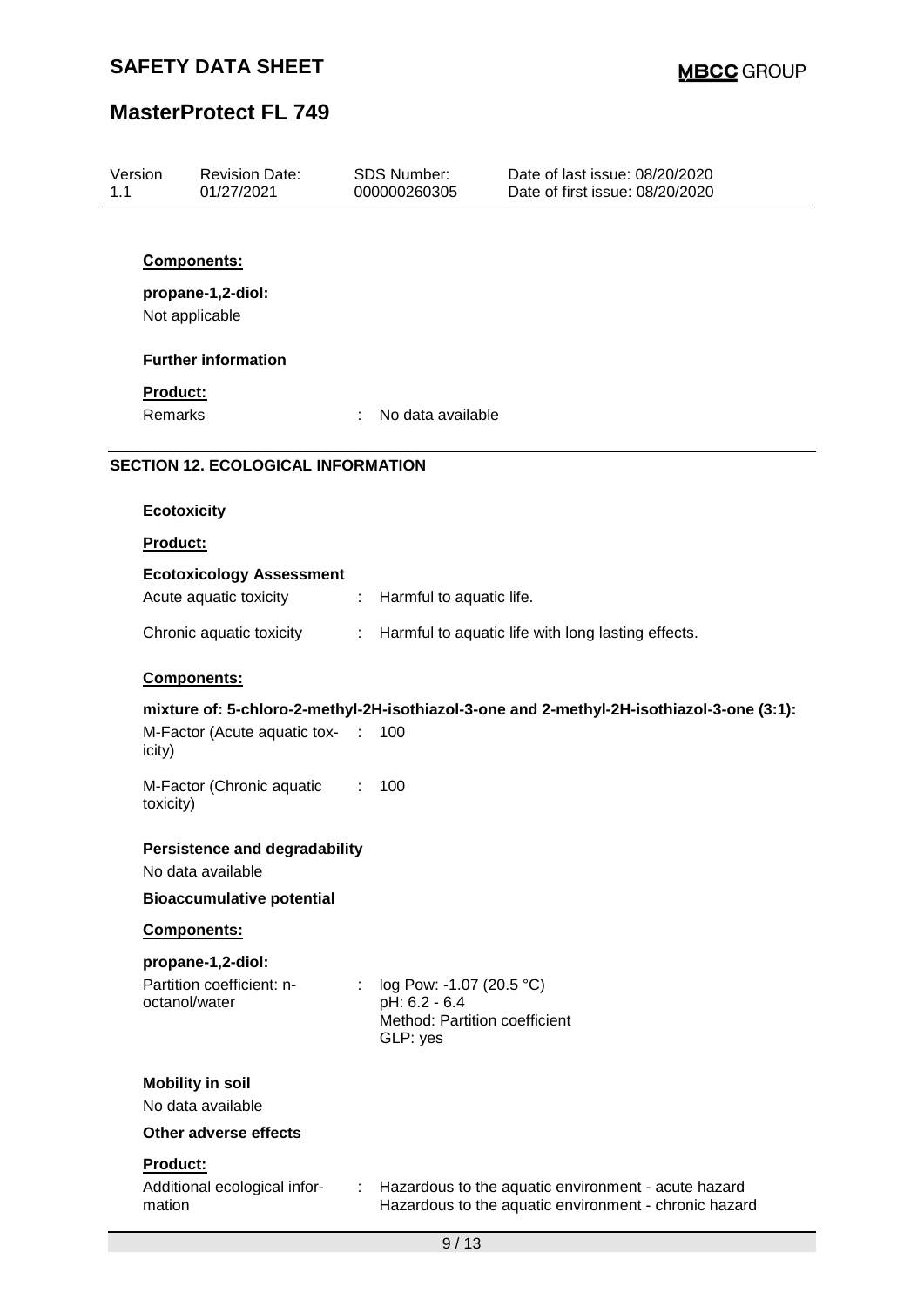### **MasterProtect FL 749**

| Version<br>1.1 | <b>Revision Date:</b><br>01/27/2021        |   | <b>SDS Number:</b><br>000000260305 | Date of last issue: 08/20/2020<br>Date of first issue: 08/20/2020                                                                                                                         |
|----------------|--------------------------------------------|---|------------------------------------|-------------------------------------------------------------------------------------------------------------------------------------------------------------------------------------------|
|                |                                            |   | components.                        | The product has not been tested. The statements on ecotoxi-<br>cology have been derived from the properties of the individual                                                             |
|                | <b>SECTION 13. DISPOSAL CONSIDERATIONS</b> |   |                                    |                                                                                                                                                                                           |
|                | <b>Disposal methods</b>                    |   |                                    |                                                                                                                                                                                           |
|                | Waste from residues                        |   | cal or used container.<br>tions.   | Do not contaminate ponds, waterways or ditches with chemi-<br>Dispose of in accordance with national, state and local regula-<br>Do not discharge into drains/surface waters/groundwater. |
|                | Contaminated packaging                     | ÷ | stance/product.                    | Contaminated packaging should be emptied as far as possible<br>and disposed of in the same manner as the sub-                                                                             |

### **SECTION 14. TRANSPORT INFORMATION**

#### **International Regulations**

**UNRTDG** Not regulated as a dangerous good

**IATA-DGR** Not regulated as a dangerous good

### **IMDG-Code**

Not regulated as a dangerous good

#### **Transport in bulk according to Annex II of MARPOL 73/78 and the IBC Code**

Not applicable for product as supplied.

#### **Domestic regulation**

**TDG**

Not regulated as a dangerous good

### **SECTION 15. REGULATORY INFORMATION**

| <b>NPRI Components</b> | Poly(oxy-1,2-ethanediyl), .alpha.-(4-nonylphenyl)-.omega.- |
|------------------------|------------------------------------------------------------|
|                        | hydroxy-, branched                                         |
|                        | n-butanol                                                  |
|                        | 2-methylpropan-2-ol                                        |
|                        | n-butyl acrylate                                           |
|                        | 1,4-dioxane                                                |
|                        | acrylic acid                                               |
|                        | Copper dinitrate                                           |
|                        | styrene                                                    |
|                        | ethylbenzene                                               |
|                        | trisodium nitrilotriacetate                                |
|                        | acrylamide                                                 |
|                        | ethylene oxide                                             |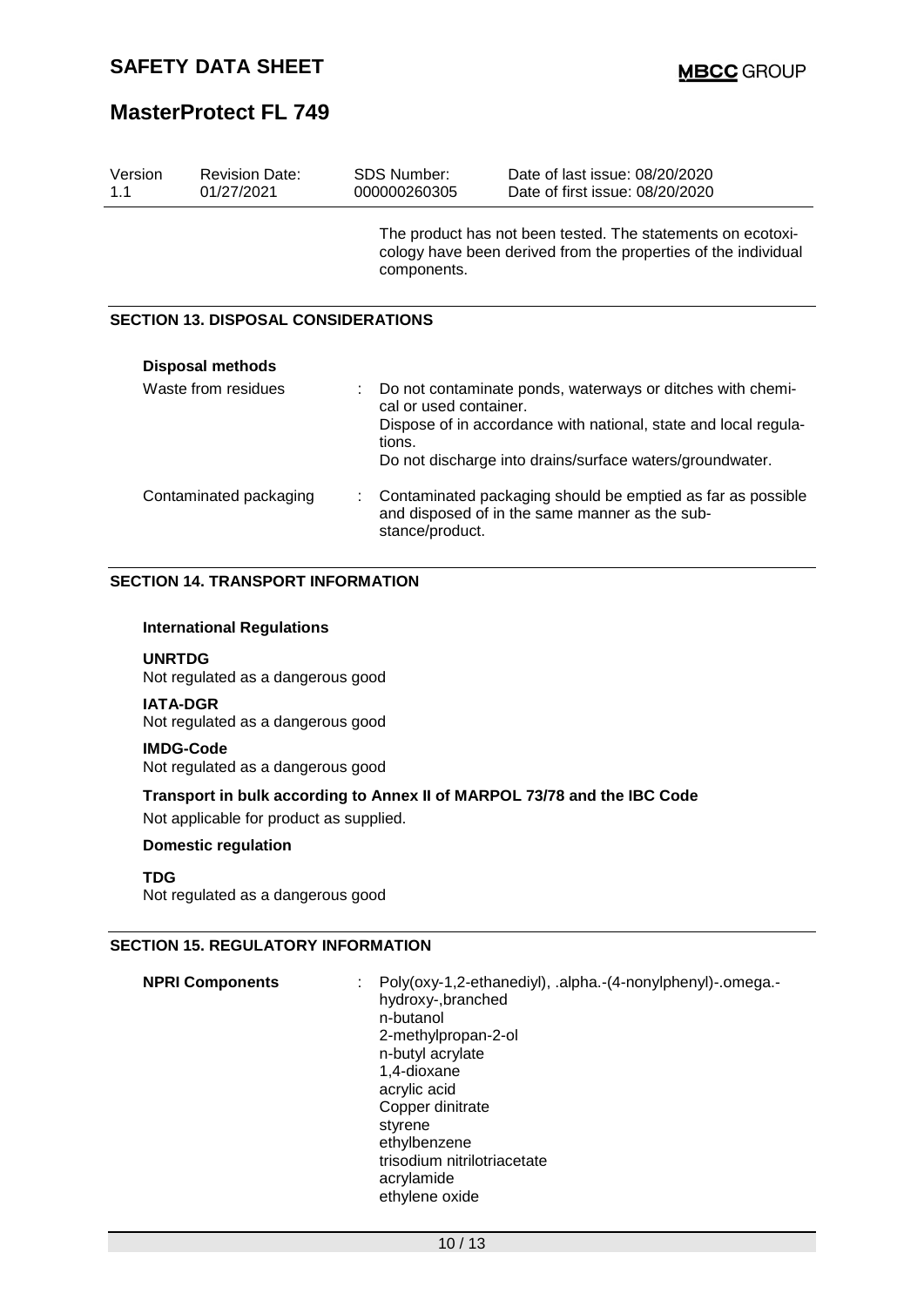### **MasterProtect FL 749**

| Version<br>1.1   | <b>Revision Date:</b><br>01/27/2021     |                                   | <b>SDS Number:</b><br>000000260305                                                                                                                    | Date of last issue: 08/20/2020<br>Date of first issue: 08/20/2020          |
|------------------|-----------------------------------------|-----------------------------------|-------------------------------------------------------------------------------------------------------------------------------------------------------|----------------------------------------------------------------------------|
|                  |                                         |                                   | acetaldehyde                                                                                                                                          |                                                                            |
|                  |                                         |                                   |                                                                                                                                                       | The ingredients of this product are reported in the following inventories: |
|                  |                                         |                                   |                                                                                                                                                       |                                                                            |
| <b>DSL</b>       |                                         |                                   |                                                                                                                                                       | All components of this product are on the Canadian DSL                     |
| <b>TSCA</b>      |                                         |                                   | All chemical substances in this product are either listed as<br>active on the TSCA Inventory or are in compliance with a<br>TSCA Inventory exemption. |                                                                            |
|                  | <b>SECTION 16. OTHER INFORMATION</b>    |                                   |                                                                                                                                                       |                                                                            |
|                  | <b>Full text of other abbreviations</b> |                                   |                                                                                                                                                       |                                                                            |
|                  | 29 CFR 1910.1000 (Table Z- :            |                                   |                                                                                                                                                       | OSHA - Table Z-1-A (29 CFR 1910.1000)                                      |
| $1-A$            |                                         |                                   |                                                                                                                                                       |                                                                            |
|                  | 29 CFR 1910.1000 (Table Z-              | ÷                                 |                                                                                                                                                       | OSHA - Table Z-1 (Limits for Air Contaminants) 29 CFR                      |
| 1)               | 29 CFR 1910.1001-1050                   |                                   | 1910.1000                                                                                                                                             | OSHA - Specifically Regulated Substances (29 CFR                           |
|                  |                                         |                                   | 1910.1001-1050)                                                                                                                                       |                                                                            |
| <b>ACGIH</b>     |                                         |                                   |                                                                                                                                                       | USA. ACGIH Threshold Limit Values (TLV)                                    |
| <b>ACGIHTLV</b>  |                                         |                                   |                                                                                                                                                       | American Conference of Governmental Industrial Hygienists -                |
|                  |                                         |                                   | threshold limit values (US)                                                                                                                           |                                                                            |
| CA AB OEL        |                                         |                                   | 2: OEL)                                                                                                                                               | Canada. Alberta, Occupational Health and Safety Code (table                |
| CA BC OEL        |                                         |                                   | Canada. British Columbia OEL                                                                                                                          |                                                                            |
| CA ON OEL        |                                         |                                   |                                                                                                                                                       | Ontario Table of Occupational Exposure Limits made under                   |
|                  |                                         |                                   |                                                                                                                                                       | the Occupational Health and Safety Act.                                    |
| CA QC OEL        |                                         |                                   |                                                                                                                                                       | Québec. Regulation respecting occupational health and safe-                |
|                  |                                         |                                   |                                                                                                                                                       | ty, Schedule 1, Part 1: Permissible exposure values for air-               |
|                  |                                         |                                   | borne contaminants                                                                                                                                    |                                                                            |
| <b>NIOSH</b>     | 29 CFR 1910.1000 (Table Z-              | ÷                                 | Time Weighted Average (TWA):                                                                                                                          | NIOSH Pocket Guide to Chemical Hazards (US)                                |
|                  | 1-A) / TWA value                        |                                   |                                                                                                                                                       |                                                                            |
|                  | 29 CFR 1910.1000 (Table Z-              |                                   | Permissible exposure limit                                                                                                                            |                                                                            |
| $1)$ / PEL       |                                         |                                   |                                                                                                                                                       |                                                                            |
|                  | 29 CFR 1910.1001-1050 /                 |                                   | <b>OSHA Action level:</b>                                                                                                                             |                                                                            |
|                  | <b>OSHA Action level</b>                |                                   |                                                                                                                                                       |                                                                            |
| <b>TWA value</b> | 29 CFR 1910.1001-1050 /                 | ÷                                 | Time Weighted Average (TWA):                                                                                                                          |                                                                            |
|                  | <b>ACGIH / TWA</b>                      |                                   | 8-hour, time-weighted average                                                                                                                         |                                                                            |
|                  | <b>ACGIHTLV / TWA value</b>             |                                   | Time Weighted Average (TWA):                                                                                                                          |                                                                            |
|                  | CA AB OEL / TWA                         |                                   | 8-hour Occupational exposure limit                                                                                                                    |                                                                            |
|                  | CA BC OEL / TWA                         |                                   | 8-hour time weighted average                                                                                                                          |                                                                            |
|                  | CA BC OEL / STEL                        |                                   | short-term exposure limit                                                                                                                             |                                                                            |
|                  | CA ON OEL / TWA                         | Time-Weighted Average Limit (TWA) |                                                                                                                                                       |                                                                            |
|                  | CA QC OEL / TWAEV                       |                                   |                                                                                                                                                       | Time-weighted average exposure value                                       |
|                  | NIOSH / REL value                       |                                   |                                                                                                                                                       | Recommended exposure limit (REL):                                          |

AICS - Australian Inventory of Chemical Substances; ANTT - National Agency for Transport by Land of Brazil; ASTM - American Society for the Testing of Materials; bw - Body weight; CMR - Carcinogen, Mutagen or Reproductive Toxicant; DIN - Standard of the German Institute for Standardisation; DSL - Domestic Substances List (Canada); ECx - Concentration associated with x% response; ELx - Loading rate associated with x% response; EmS - Emergency Schedule; ENCS - Existing and New Chemical Substances (Japan); ErCx - Concentration associated with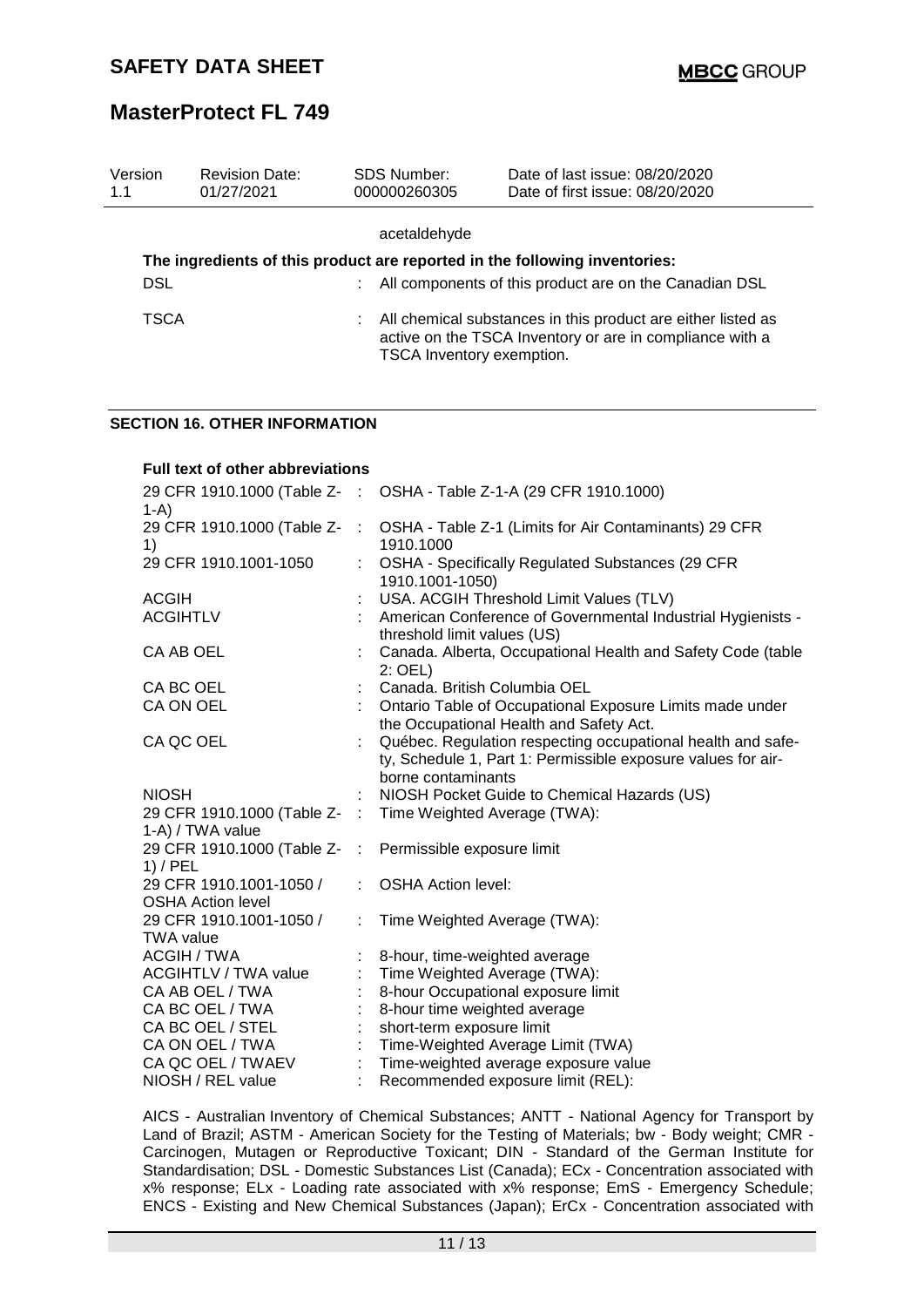### **MasterProtect FL 749**

| Version | <b>Revision Date:</b> | SDS Number:  | Date of last issue: 08/20/2020  |
|---------|-----------------------|--------------|---------------------------------|
| 1.1     | 01/27/2021            | 000000260305 | Date of first issue: 08/20/2020 |

x% growth rate response; ERG - Emergency Response Guide; GHS - Globally Harmonized System; GLP - Good Laboratory Practice; IARC - International Agency for Research on Cancer; IATA - International Air Transport Association; IBC - International Code for the Construction and Equipment of Ships carrying Dangerous Chemicals in Bulk; IC50 - Half maximal inhibitory concentration; ICAO - International Civil Aviation Organization; IECSC - Inventory of Existing Chemical Substances in China; IMDG - International Maritime Dangerous Goods; IMO - International Maritime Organization; ISHL - Industrial Safety and Health Law (Japan); ISO - International Organisation for Standardization; KECI - Korea Existing Chemicals Inventory; LC50 - Lethal Concentration to 50 % of a test population; LD50 - Lethal Dose to 50% of a test population (Median Lethal Dose); MARPOL - International Convention for the Prevention of Pollution from Ships; n.o.s. - Not Otherwise Specified; Nch - Chilean Norm; NO(A)EC - No Observed (Adverse) Effect Concentration; NO(A)EL - No Observed (Adverse) Effect Level; NOELR - No Observable Effect Loading Rate; NOM - Official Mexican Norm; NTP - National Toxicology Program; NZIoC - New Zealand Inventory of Chemicals; OECD - Organization for Economic Co-operation and Development; OPPTS - Office of Chemical Safety and Pollution Prevention; PBT - Persistent, Bioaccumulative and Toxic substance; PICCS - Philippines Inventory of Chemicals and Chemical Substances; (Q)SAR - (Quantitative) Structure Activity Relationship; REACH - Regulation (EC) No 1907/2006 of the European Parliament and of the Council concerning the Registration, Evaluation, Authorisation and Restriction of Chemicals; SADT - Self-Accelerating Decomposition Temperature; SDS - Safety Data Sheet; TCSI - Taiwan Chemical Substance Inventory; TDG - Transportation of Dangerous Goods; TSCA - Toxic Substances Control Act (United States); UN - United Nations; UNRTDG - United Nations Recommendations on the Transport of Dangerous Goods; vPvB - Very Persistent and Very Bioaccumulative; WHMIS - Workplace Hazardous Materials Information System

Revision Date : 01/27/2021

We support worldwide Responsible Care® initiatives. We value the health and safety of our employees, customers, suppliers and neighbors, and the protection of the environment. Our commitment to Responsible Care is integral to conducting our business and operating our facilities in a safe and environmentally responsible fashion, supporting our customers and suppliers in ensuring the safe and environmentally sound handling of our products, and minimizing the impact of our operations on society and the environment during production, storage, transport, use and disposal of our products.

IMPORTANT: WHILE THE DESCRIPTIONS, DESIGNS, DATA AND INFORMATION CONTAINED HEREIN ARE PRESENTED IN GOOD FAITH AND BELIEVED TO BE ACCURATE , IT IS PROVIDED FOR YOUR GUIDANCE ONLY. BECAUSE MANY FACTORS MAY AFFECT PROCESSING OR APPLICATION/USE, WE RECOMMEND THAT YOU MAKE TESTS TO DETERMINE THE SUITABILITY OF A PRODUCT FOR YOUR PARTICULAR PURPOSE PRIOR TO USE. NO WARRANTIES OF ANY KIND, EITHER EXPRESSED OR IMPLIED, INCLUDING WARRANTIES OF MERCHANTABILITY OR FITNESS FOR A PARTICULAR PURPOSE, ARE MADE REGARDING PRODUCTS DESCRIBED OR DESIGNS, DATA OR INFORMATION SET FORTH, OR THAT THE PRODUCTS, DESIGNS, DATA OR INFORMATION MAY BE USED WITHOUT INFRINGING THE INTELLECTUAL PROPERTY RIGHTS OF OTHERS. IN NO CASE SHALL THE DESCRIPTIONS, INFORMATION, DATA OR DESIGNS PROVIDED BE CONSIDERED A PART OF OUR TERMS AND CONDITIONS OF SALE. FURTHER, YOU EXPRESSLY UNDERSTAND AND AGREE THAT THE DESCRIPTIONS, DESIGNS, DATA, AND INFORMATION FURNISHED BY OUR COMPANY HEREUNDER ARE GIVEN GRATIS AND WE ASSUME NO OBLIGATION OR LIABILITY FOR THE DESCRIPTION, DESIGNS, DATA AND INFORMATION GIVEN OR RESULTS OBTAINED, ALL SUCH BEING GIVEN AND ACCEPTED AT YOUR RISK.